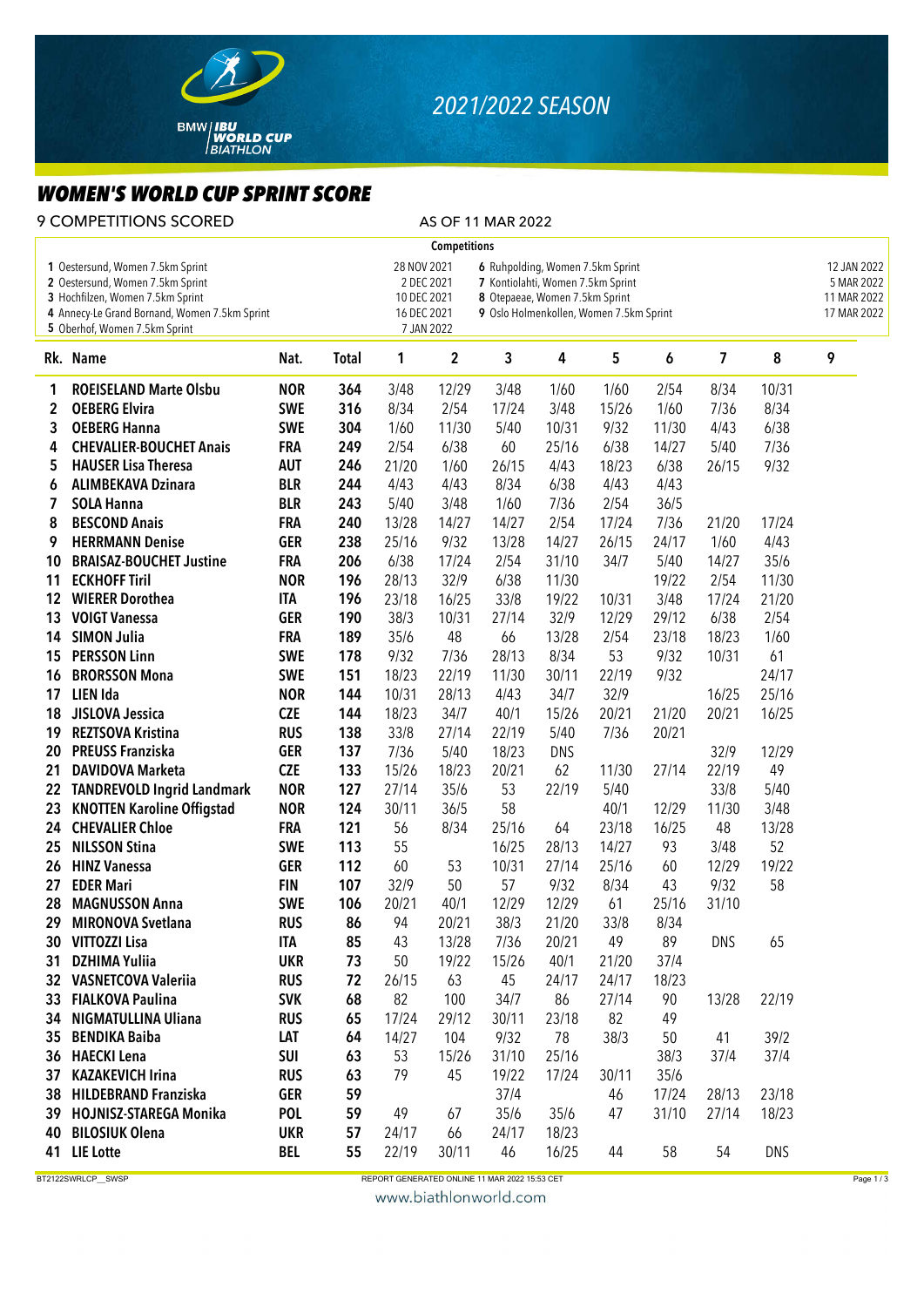

## *WOMEN'S WORLD CUP SPRINT SCORE*

9 COMPETITIONS SCORED AS OF 11 MAR 2022

|    | Rk. Name                         | Nat.       | <b>Total</b>   | 1     | 2          | 3          | 4     | 5          | 6     | 7     | 8     | 9 |
|----|----------------------------------|------------|----------------|-------|------------|------------|-------|------------|-------|-------|-------|---|
| 42 | <b>MINKKINEN Suvi</b>            | <b>FIN</b> | 49             | 81    | 79         | 29/12      | 42    | 57         | 51    | 25/16 | 20/21 |   |
| 43 | <b>TOMINGAS Tuuli</b>            | <b>EST</b> | 47             | 37/4  | 21/20      | 54         | 103   | 43         | 30/11 | 29/12 | 59    |   |
| 44 | <b>EGAN Clare</b>                | <b>USA</b> | 44             | 12/29 | 26/15      | 76         | 46    |            | 76    | 51    | 51    |   |
| 45 | <b>TODOROVA Milena</b>           | <b>BUL</b> | 44             | 41    | 23/18      | 61         | 52    | 45         | 42    | 15/26 | 53    |   |
| 46 | <b>KRUCHINKINA Elena</b>         | <b>BLR</b> | 43             | 58    | 42         | 85         | 32/9  | 35/6       | 13/28 |       |       |   |
| 47 | <b>LESHCHANKA Iryna</b>          | <b>BLR</b> | 42             | 65    | 24/17      | 44         | 55    | 16/25      | 54    |       |       |   |
| 48 | <b>ZDOUC Dunja</b>               | <b>AUT</b> | 40             | 31/10 | 33/8       | 90         | 70    |            |       | 19/22 | 50    |   |
| 49 | <b>IRWIN Deedra</b>              | <b>USA</b> | 37             | 46    | 38/3       | 36/5       | 76    |            | 81    | 39/2  | 14/27 |   |
| 50 | <b>STREMOUS Alina</b>            | <b>MDA</b> | 36             | 67    | 47         | 51         | 39/2  | 37/4       | 22/19 | 30/11 | 45    |   |
| 51 | <b>ZUK Kamila</b>                | <b>POL</b> | 35             | 101   | 41         | 86         | 69    | 19/22      | 28/13 | 61    | 56    |   |
| 52 | <b>PUSKARCIKOVA Eva</b>          | <b>CZE</b> | 30             | 11/30 | 58         | 49         | 61    | 55         | 56    | 44    | 43    |   |
| 53 | <b>GASPARIN Aita</b>             | <b>SUI</b> | 30             | 71    | 46         | 73         | 85    | 69         | 80    | 22/19 | 30/11 |   |
| 54 | <b>SEMERENKO Valentina</b>       | <b>UKR</b> | 28             | 99    | 60         |            |       | 13/28      | 47    |       |       |   |
| 55 | <b>HETTICH Janina</b>            | <b>GER</b> | 27             | 40/1  | 25/16      | 55         | 79    | 56         |       | 40/1  | 32/9  |   |
| 56 | <b>DUNKLEE Susan</b>             | <b>USA</b> | 27             | 85    | 93         | 67         |       | 28/13      | 51    | 71    | 27/14 |   |
| 57 | <b>GASPARIN Elisa</b>            | <b>SUI</b> | 26             | 76    | 62         | 82         |       | 70         | 45    | 67    | 15/26 |   |
| 58 | <b>ERDAL Karoline</b>            | <b>NOR</b> | 26             |       |            |            | 49    | 78         | 15/26 |       |       |   |
| 59 | <b>AVVAKUMOVA Ekaterina</b>      | <b>KOR</b> | 26             | 62    | 64         | 23/18      | 84    | 58         | 33/8  |       |       |   |
| 60 | <b>WEIDEL Anna</b>               | <b>GER</b> | 25             | 16/25 | <b>DNS</b> |            | 59    | <b>DNF</b> |       |       |       |   |
| 61 | <b>KALKENBERG Emilie Aagheim</b> | <b>NOR</b> | 25             | 95    | 31/10      | 41         |       | 62         |       | 43    | 26/15 |   |
| 62 | <b>CHARVATOVA Lucie</b>          | <b>CZE</b> | 25             | 54    | 69         | 32/9       | 37/4  | 76         | 39/2  | 42    | 31/10 |   |
| 63 | VISHNEVSKAYA-SHEPORENKO Gali KAZ |            | 24             | 64    | 72         | 48         | 60    | 84         | 53    | 24/17 | 34/7  |   |
| 64 | <b>BLASHKO Darya</b>             | <b>UKR</b> | 22             |       | 49         | 68         | 29/12 | 31/10      | 82    |       |       |   |
| 65 | <b>SANFILIPPO Federica</b>       | <b>ITA</b> | 21             |       |            |            | 43    | 73         | 32/9  | 58    | 29/12 |   |
| 66 | <b>COLOMBO Caroline</b>          | <b>FRA</b> | 20             |       | 70         | 21/20      | 93    |            |       |       |       |   |
| 67 | <b>REID Joanne</b>               | <b>USA</b> | 18             | 102   | 84         | 47         | 48    |            |       | 36/5  | 28/13 |   |
| 68 | <b>USHKINA Natalia</b>           | <b>ROU</b> | 15             |       | 91         | 92         | 53    |            | 26/15 | 69    |       |   |
| 69 | <b>SCHWAIGER Julia</b>           | <b>AUT</b> | 15             | 57    | 44         | 55         |       | 71         | 79    | 34/7  | 33/8  |   |
| 70 | <b>BASERGA Amy</b>               | SUI        | 14             | 34/7  | 71         | 79         | 35/6  | 48         | 40/1  |       |       |   |
| 71 | <b>VINKLARKOVA Tereza</b>        | <b>CZE</b> | 12             | 29/12 | 54         | 52         |       | 95         |       |       |       |   |
| 72 | <b>TANG Jialin</b>               | <b>CHN</b> | 12             | 66    | 105        | 88         |       | 29/12      | 73    |       |       |   |
| 73 | <b>KLEMENCIC Polona</b>          | SLO        | 8              | 87    | 90         | 59         | 38/3  | 36/5       | 92    | 50    | 76    |   |
| 74 | <b>FEMSTEINEVIK Ragnhild</b>     | <b>NOR</b> | 7              |       |            |            | 77    |            | 34/7  |       |       |   |
| 75 | <b>SKOTTHEIM Johanna</b>         | <b>SWE</b> | 6              |       | 61         |            |       |            |       | 35/6  | 63    |   |
| 76 | <b>TEPLA Eliska</b>              | <b>CZE</b> | 5              |       |            |            |       |            |       | 74    | 36/5  |   |
| 77 | <b>RIEDER Christina</b>          | <b>AUT</b> | 5              | 36/5  | 78         | 90         |       | 90         | 83    |       |       |   |
| 78 | <b>BOTET Paula</b>               | <b>FRA</b> | 5              |       |            |            |       | 39/2       | 44    | 66    | 38/3  |   |
| 79 | <b>CHU Yuanmeng</b>              | <b>CHN</b> | 5              | 38/3  | 57         | 39/2       | 45    | 59         | 68    |       |       |   |
| 80 | <b>MAEDA Sari</b>                | <b>JPN</b> | 4              | 90    | 37/4       | 97         | 72    | 66         | 72    | 55    | 46    |   |
| 81 | <b>OJA Regina</b>                | <b>EST</b> | 3              |       | 89         | 63         | 51    | 64         | 71    | 38/3  | 54    |   |
| 82 | <b>BEAUDRY Sarah</b>             | <b>CAN</b> | $\overline{2}$ | 63    | 39/2       | 107        | 73    | 103        | 74    |       |       |   |
| 83 | <b>LUNDER Emma</b>               | <b>CAN</b> | 1              | 42    | 56         | <b>DNS</b> | 56    |            | 55    | 49    | 40/1  |   |
|    | 84 TACHIZAKI Fuyuko              | <b>JPN</b> | 1              | 86    | 87         | 50         | 40/1  | 72         | 85    | 63    | 44    |   |